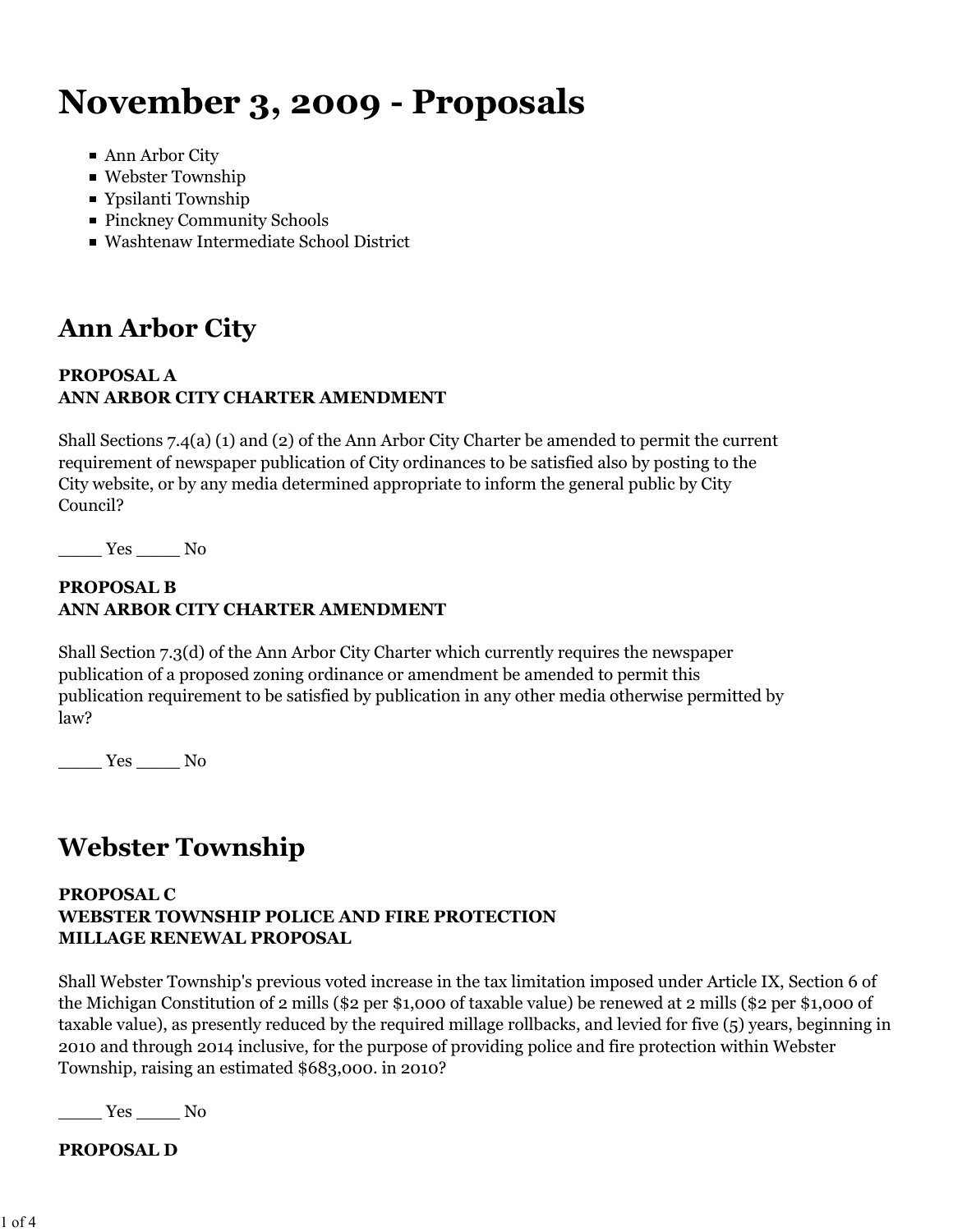### **WEBSTER TOWNSHIP FARMLAND AND OPEN SPACE PRESERVATION MILLAGE RENEWAL PROPOSAL**

Shall Webster Township's previous voted increase in the tax limitation imposed under Article IX, Section 6 of the Michigan Constitution of 0.5 mills (\$0.50 per \$1,000 of taxable value) be renewed at 0.5 mills (\$0.50 per \$1,000 of taxable value), as presently reduced by the required millage rollbacks, and levied for five (5) years, beginning in 2010 and through 2014 inclusive, for the purpose of permanently preserving farmland, open space, wildlife habitat, scenic views, and protect drinking water sources and the water quality of rivers and streams by funding the voluntary purchase of land or interests in land throughout Webster Township, and enabling Webster Township to take advantage of matching funds in the City of Ann Arbor and elsewhere, raising an estimated \$170,733. in 2010?

\_\_\_\_ Yes \_\_\_\_ No

### **PROPOSAL E WEBSTER TOWNSHIP OPERATING MILLAGE ROLLBACK OVERRIDE PROPOSAL**

Shall Webster Township's voted operating millage rate of 1.16 mills (\$1.16 per \$1,000 of taxable value), reduced to 0.7790 mills (\$0.7790 per \$1,000 of taxable value) by the required millage rollbacks, be increased by 0.381 mills (\$0.381 per \$1,000 of taxable value) to the original voted operating millage rate to recover that millage reduction and be levied by Webster Township for five (5) years, beginning in 2010 and through 2014 inclusive, for general operating purposes, raising an estimated \$131,919.11 in 2010?

\_\_\_\_ Yes \_\_\_\_ No

# **Ypsilanti Township**

### **PROPOSAL F PROPOSAL FOR POLICE SERVICES MILLAGE NEW**

Shall the Charter Township of Ypsilanti be authorized to levy and increase the limitations of the total amount of general ad valorem taxes which may be imposed in any one year upon real and tangible personal property in the Charter Township of Ypsilanti, Washtenaw County, Michigan, as provided by Section 6 of Article IX of the Constitution of Michigan, 1963, from 0.0 to 2.00 (\$2 per \$1000), for a period of four (4) years from 2009-2012 both inclusive, for the purpose of providing revenues for law enforcement services, community policing/neighborhood watch and ordinance enforcement? The first year of this levy shall generate estimated revenue of \$3,230,770.

The new police services millage would generate revenues to replace police services revenues lost due to decrease in property values. In order to preserve township police coverage of 38 deputies and prevent further cuts in the number of deputies serving Ypsilanti Township the 2-mill tax increase is necessary.

 $\frac{\text{Yes}}{\text{Yes}}$  No

### **Pinckney Community Schools**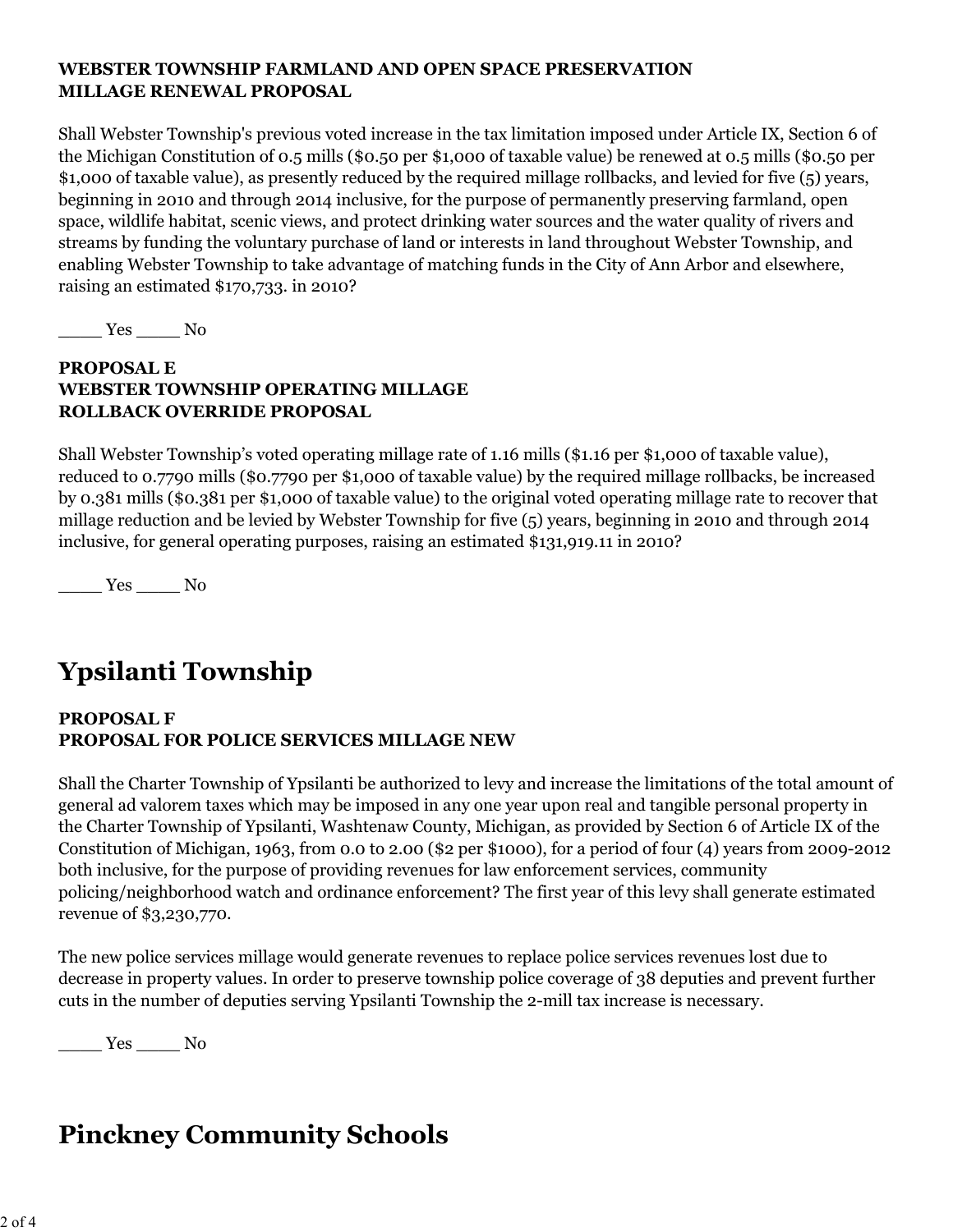#### **PROPOSAL G BOND PROPOSAL PINCKNEY COMMUNITY SCHOOLS BONDING PROPOSAL**

Shall Pinckney Community Schools, Livingston and Washtenaw Counties, Michigan, borrow the sum of not to exceed Fifty-Nine Million Four Hundred Sixty-Five Thousand Dollars (\$59,465,000) and issue its general obligation unlimited tax bonds therefor, in one or more series, for purposes of:

acquiring, installing and equipping technology for school facilities; constructing, equipping, developing and improving outdoor athletic and physical education facilities, play fields, playgrounds and storage sheds; partially remodeling, furnishing and refurnishing, equipping and re-equipping school facilities; erecting, furnishing and equipping additions to Pathfinder Middle School, in part, to connect to Navigator Elementary School for a performing and visual arts wing; erecting, furnishing and equipping a facility for building and grounds and transportation; and acquiring, developing and improving sites?

The following is for informational purposes only:

It is estimated that .46 mill (\$0.46 on each \$1,000 of taxable valuation) will be levied for the first series of the proposed bonds in 2010 for a -0- net increase in debt millage currently levied for outstanding bonds. The maximum number of years each series of bonds may be outstanding, exclusive of any refunding, is twenty-five (25) years. The estimated simple average annual millage anticipated to be required to retire this bond debt is 2.45 mills (\$2.45 on each \$1,000 of taxable valuation).

If the school district borrows from the State to pay debt service on the bonds, the school district may be required to continue to levy mills beyond the term of the bonds to repay the State.

(Pursuant to State law, expenditure of bond proceeds must be audited, and the proceeds cannot be used for repair or maintenance costs, teacher, administrator or employee salaries and benefits, or other operating expenses.)

 $T$ es  $\_\_$  No

### **PROPOSAL H OPERATING MILLAGE RENEWAL PROPOSAL PINCKNEY COMMUNITY SCHOOLS OPERATING MILLAGE RENEWAL PROPOSAL**

This proposal will allow the school district to levy the statutory rate of 18 mills on all property, except principal residence and other property exempted by law, required for the school district to receive its revenue per pupil foundation allowance and renews millage that will expire with the 2009 tax levy.

Shall the currently authorized millage rate limitation of 18 mills (\$18.00 on each \$1,000 of taxable valuation) on the amount of taxes which may be assessed against all property, except principal residence and other property exempted by law, in Pinckney Community Schools, Livingston and Washtenaw Counties, Michigan, be renewed for a period of 5 years, 2010 to 2014, inclusive, to provide funds for operating purposes; the estimate of the revenue the school district will collect if the millage is approved and levied in 2010 is approximately \$3,885,100 (this is a renewal of millage which will expire with the 2009 tax levy)?

(Pursuant to State law, this millage is not levied on principal residences, qualified agricultural property, qualified forest property, or industrial personal property.)

\_\_\_\_ Yes \_\_\_\_ No